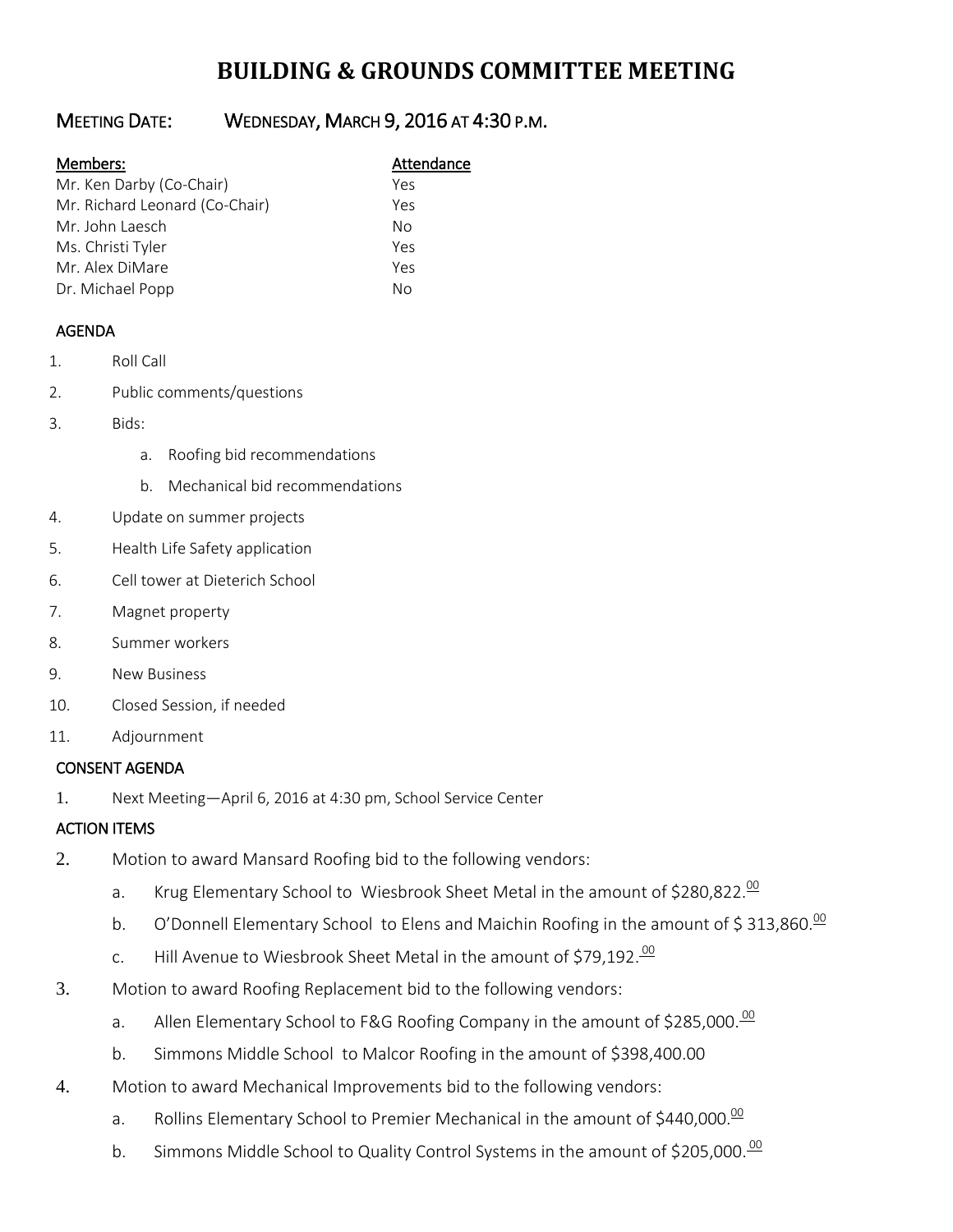- c. East High School to F.E. Moran in the amount of \$1,333,000. $\frac{00}{2}$
- 5. Discussion/Approval of Mechanical Improvement Bid for Simmons Middle School Alternative Bid #03 to Quality Control in the Amount of \$113,000
- 6. Discussion/Approval of Mechanical Improvement Bid for East High School Alternate Bid #01 to F.E. Moran in the Amount of \$393,000.<sup>00</sup>
- 7. Discussion/Approval of Mechanical Improvement Bid for East High School Alternate Bid #02 to F.E. Moran in the Amount of \$155,000.<sup>00</sup>
- 8. Motion to award Masonry Repair/Tuck Pointing bid at Brady Elementary, Hermes Elementary, and Waldo Middle Schools to MBB Enterprises in the amount of \$569,925.<sup>00</sup>
- 9. Motion to award Ceiling Replacement bid at Allen Elementary School to LJ Dodd in the amount of  $$45.400. $\frac{00}{20}$$

#### INFORMATIONAL

- 10. Update on summer projects
- 11. Health Life Safety application
- 12. Cell tower at Dieterich—consensus from Board
- 13. Magnet Property
- 14. Summer workers
- 15. New business

#### PUBLIC COMMENTS/QUESTIONS

There were no public comments or questions.

#### MINUTES:

The Building and Grounds Committee meeting began promptly at 4:30 pm.

*Bids*: Mr. Craig Welter from Cordogan and Clark reported on three bids that were recently bid and received. The mansard roofing project for Krug Elementary, O'Donnell Elementary and Hill Avenue received five bids each. The lowest, most responsive bidders are as follows:

- Krug Elementary School to Wiesbrook Sheet Metal in the amount of \$280,822.00
- O'Donnell Elementary School to Elens and Maichin Roofing in the amount of \$ 313,860.00
- Hill Avenue to Elens and Maichin Roofing in the amount of \$80,590. 00

The total value of the project came in below the estimated budget.

The roofing replacement project for Allen Elementary and Simmons Middle School received four bids each. The lowest, most responsive bidders are as follows:

- Allen Elementary School to F&G Roofing Company in the amount of \$285,000. 00
- Simmons Middle School to Malcor Roofing in the amount of \$398,400.00

The total value of the project came in below the estimated budget. Both of these companies have worked with District 131 in the past. The alternate covered a discount if both projects were awarded to the same vendor.

The mechanical improvements project for Rollins Elementary received five bids, Simmons Middle School received five bids, and East High School received four bids. The lowest, most responsive bidders are as follows:

Rollins Elementary School to Premier Mechanical in the amount of \$440,000.00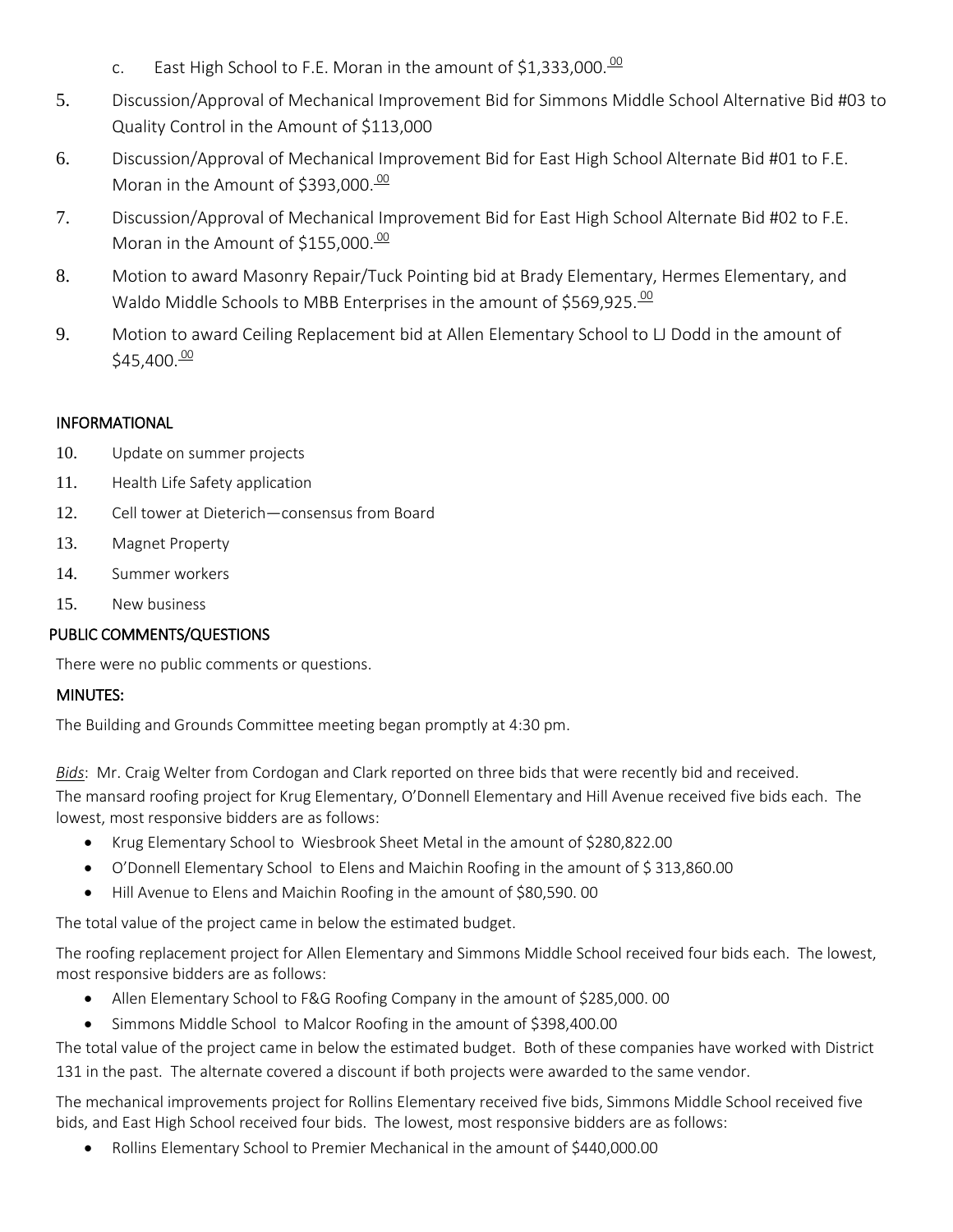- Simmons Middle School to Quality Control Systems in the amount of \$205,000. 00
	- o Alternate #03 in the amount of \$113,000. 00
- East High School to F.E. Moran in the amount of \$1,333,000.00
	- o Alternate #01 in the amount of \$393,000. 00
	- o Alternate #02 in the amount of \$155,000. 00

Mr. Leonard asked what the \$1.3 million covered; Mr. Welter replied it included two chillers along Smith Avenue, piping, equipment, replacement of mechanical unit, condensing units, structure. Mr. Leonard asked what percentage of the building this would cover, Mr. Welter answered he was not sure, if he had to estimate, possibly about 20 percent. Mr. Leonard expressed concern in regards to the total amount including the alternates at the high school. He asked if this was in the budget, Ms. Tyler replied the budget for fiscal year 17 has not been completed, the new budget will include the board approved awarded amounts for fiscal year 17. Mr. Leonard would like more detail in regards to what the bid entails including alternates.

*Update on summer projects*: The masonry project bid was recently opened for improvements at Brady Elementary, Hermes Elementary and Waldo Middle School, there were six bidders. MBB Enterprises was the lowest, most responsive bidder in the amount of \$569,925.00.

The celling repair project bid at Allen Elementary gymnasium was recently opened, two bids were received. LJ Dodd was the lowest, most responsive bidder in the amount of \$45,400.00.

Mr. Darby asked where we were at with the total on summer projects, Mr. Welter replied the total value of the five different projects, which encompass more than five buildings, are at \$3,919,226. The construction budget presented to the board is \$4,227,000, currently we are about \$300,000 under budget.

Mr. Leonard asked, "What about the roof at Waldo?" Mr. DiMare replied it has been temporarily patched. Ms. Tyler added that Waldo's roof has been included in the bond application, if it's not done this year it will be done next year. Mr. Leonard asked if the money is available, Ms. Tyler answered that bonds have to be issued first. She also said that the fireperson at Waldo's concern right now was tuck pointing. Mr. Leonard would like to have the Waldo roof repaired and put on the list.

Mr. Leonard also asked about Oak Park; only half of that roof has been done. Mr. DiMare responded it has been temporarily patched and is slated for next summer's projects.

*Health Life Safety application*: The Health Life Safety application that was submitted has been declined since the work had already started. The school code provides an opportunity for a fund transfer, but this will require a budget amendment. The committee agreed to move this forward to the Finance Committee.

*Cell tower at Dieterich School*: Mike Bienek with LCC Telecom Services said he attended the public meeting at Dieterich in February, and would like to know how he should proceed with this project. Mr. Leonard asked if LCC had permits yet, Mr. Bienek replied he cannot move forward with permits until the District agrees. The committee agreed that a decision cannot be made until it has been discussed with the board as a whole. Mr. Leonard suggested putting together a bid package.

*Magnet Property*: The developers of the senior center across the street have agreed to let the District continue using the lot as long as we continue to maintain it. Their attorneys will be sending a lease with their conditions.

*Summer workers*: Waubonsee Community College and Aurora University will be posting summer job opportunities for District 131 on their campuses. They would like to offer a summer internship program for the HVAC program, internship